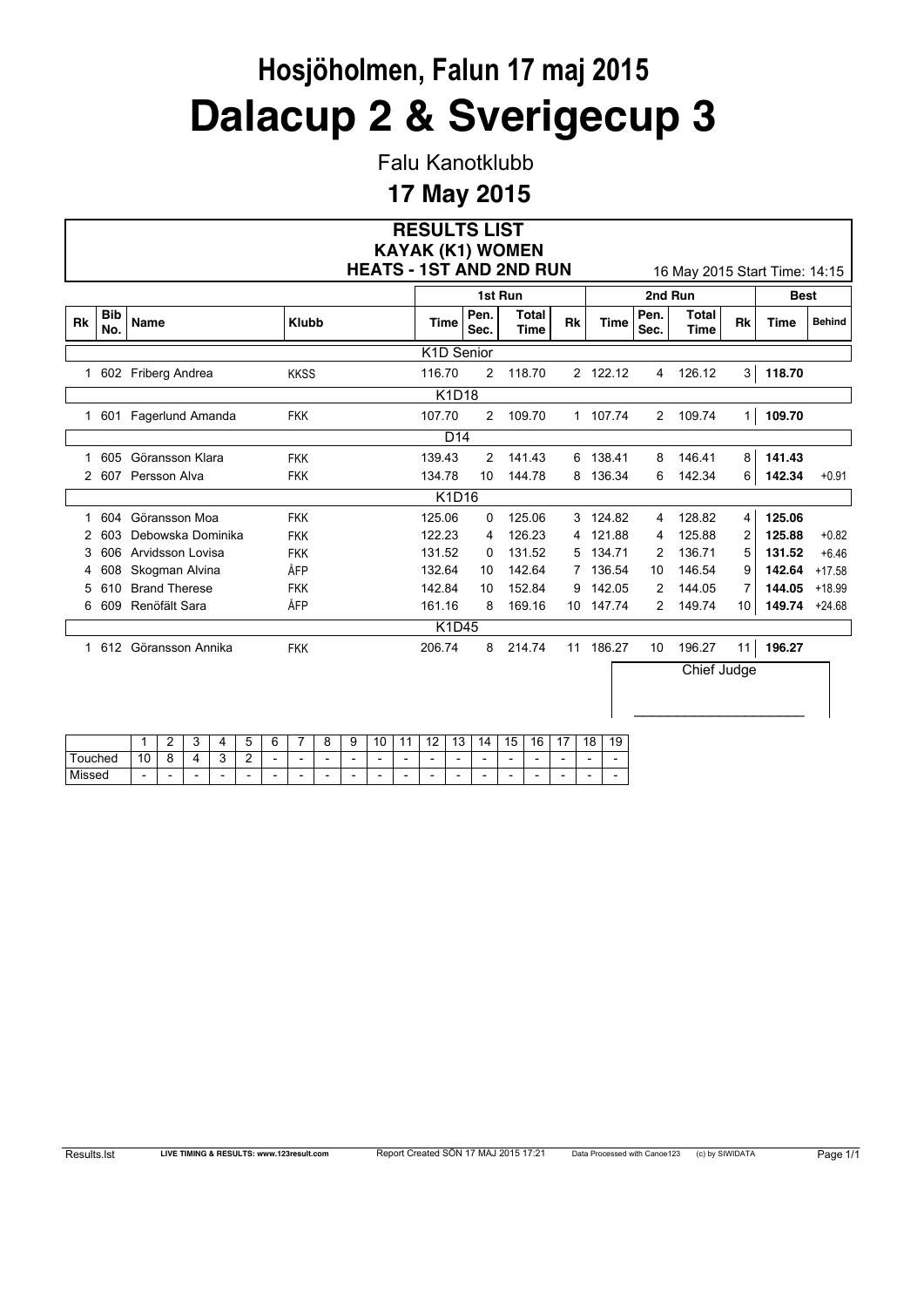Falu Kanotklubb

#### **17 May 2015**

|    |                   |                        |                                | <b>RESULTS LIST</b>   |                |                      |                |           |                |                               |                |                |               |
|----|-------------------|------------------------|--------------------------------|-----------------------|----------------|----------------------|----------------|-----------|----------------|-------------------------------|----------------|----------------|---------------|
|    |                   |                        |                                | <b>KAYAK (K1) MEN</b> |                |                      |                |           |                |                               |                |                |               |
|    |                   |                        | <b>HEATS - 1ST AND 2ND RUN</b> |                       |                |                      |                |           |                | 16 May 2015 Start Time: 11:00 |                |                |               |
|    |                   |                        |                                |                       |                | 1st Run              |                |           |                | 2nd Run                       |                | <b>Best</b>    |               |
| Rk | <b>Bib</b><br>No. | Name                   | <b>Klubb</b>                   | Time                  | Pen.<br>Sec.   | <b>Total</b><br>Time | Rk             | Time      | Pen.<br>Sec.   | <b>Total</b><br><b>Time</b>   | Rk             | Time           | <b>Behind</b> |
|    |                   |                        |                                | K1M Senior            |                |                      |                |           |                |                               |                |                |               |
| 1  | 103               | Wahlén Fredrik         | <b>JKORK</b>                   | 93.74                 | 0              | 93.74                | $\mathbf{1}$   | 92.78     | 0              | 92.78                         | 1              | 92.78          |               |
| 2  | 102               | <b>Holmer Erik</b>     | <b>NFP</b>                     | 93.39                 | $\overline{2}$ | 95.39                | $\overline{c}$ | 92.84     | 2              | 94.84                         | $\overline{2}$ | 94.84          | $+2.06$       |
| 3  | 106               | Andersson Ludwig       | <b>NFP</b>                     | 100.82                | $\Omega$       | 100.82               | 3              | 118.70    | 4              | 122.70                        | 11             | 100.82         | $+8.04$       |
| 4  | 104               | Strandberg Johan       | <b>FKK</b>                     | 102.76                | $\overline{2}$ | 104.76               | 4              | 100.33    | 2              | 102.33                        | 4              | 102.33         | $+9.55$       |
| 5  | 108               | Wesström Anders        | FKK                            | 105.24                | $\mathbf 0$    | 105.24               | 5              | 105.99    | $\mathbf{0}$   | 105.99                        | 6              | 105.24         | $+12.46$      |
| 6  | 105               | Garmo Erik             | FKK                            | 98.25                 | 52             | 150.25               |                | 19 105.25 | 0              | 105.25                        | 5              | 105.25         | +12.47        |
|    |                   |                        |                                | <b>K1MH18</b>         |                |                      |                |           |                |                               |                |                |               |
|    | 1 107             | <b>Bratt Vidar</b>     | <b>FKK</b>                     | 101.94                | 4              | 105.94               | 6              | 99.52     | 2              | 101.52                        | 3              | 101.52         |               |
| 2  | 109               | Palmcrantz Ludwig      | <b>NFP</b>                     | 110.54                | 2              | 112.54               | 8              | 112.02    | 2              | 114.02                        | 9              | 112.54         | $+11.02$      |
|    | 3 111             | <b>Nilsson Mattias</b> | <b>FKK</b>                     | 113.79                | 8              | 121.79               |                | 10 121.47 | 12             | 133.47                        | 14             | 121.79         | $+20.27$      |
|    |                   |                        |                                | K1MH16                |                |                      |                |           |                |                               |                |                |               |
|    | 1 110             | Lindberg Vidar         | <b>FKK</b>                     | 115.25                | 0              | 115.25               |                | 9 112.86  | 2              | 114.86                        | 10             | 114.86         |               |
|    |                   | 2 115 Karlsson Axel    | <b>KKSS</b>                    | 134.77                | 54             | 188.77               |                | 23 125.55 | 2              | 127.55                        | 12             | 127.55         | $+12.69$      |
|    |                   |                        |                                | <b>K1MH14</b>         |                |                      |                |           |                |                               |                |                |               |
|    | 1 113             | Wallin William         | <b>NFP</b>                     | 115.75                | 8              | 123.75               |                | 11 112.59 | 0              | 112.59                        | 7              | 112.59         |               |
| 2  | 116               | Lidström Yann          | <b>FKK</b>                     | 130.39                | 0              | 130.39               |                | 12 139.46 | 8              | 147.46                        | 21             | 130.39         | $+17.80$      |
| 3  | 118               | <b>Bratt Frei</b>      | <b>FKK</b>                     | 137.03                | $\overline{2}$ | 139.03               | 14             | 131.69    | 6              | 137.69                        | 16             | 137.69         | $+25.10$      |
| 4  | 117               | Renöfält Isak          | ÅFP                            | 140.65                | $\Omega$       | 140.65               | 16             | 140.06    | $\overline{2}$ | 142.06                        | 18             | 140.65         | $+28.06$      |
| 5  | 119               | Lindberg Arvid         | FKK                            | 139.85                | 4              | 143.85               |                | 17 138.56 | 4              | 142.56                        | 19             | 142.56         | $+29.97$      |
| 6  | 122               | Björs Hugo             | FKK                            | 154.07                | 10             | 164.07               | 21.            | 178.21    | 60             | 238.21                        | 26             | 164.07         | $+51.48$      |
| 7  | 121               | Karlsson Ivar          | <b>KKSS</b>                    | 167.52                | 14             | 181.52               |                | 22 186.36 | 54             | 240.36                        | 27             | 181.52         | $+68.93$      |
| 8  | 123               | <b>Fiander Ossian</b>  | <b>NFP</b>                     | 203.36                | $\overline{2}$ | 205.36               | 25             | 182.96    | 6              | 188.96                        | 22             | 188.96         | $+76.37$      |
| 9  | 120               | <b>Brand Daniel</b>    | <b>FKK</b>                     | 182.97                | 6              | 188.97               |                | 24 186.02 | 14             | 200.02                        | 23             | 188.97 +76.38  |               |
|    |                   |                        |                                | K1MH40                |                |                      |                |           |                |                               |                |                |               |
| 1  | 127               | Björklund Sixten       | <b>KKSS</b>                    | 111.87                | 0              | 111.87               |                | 7 113.81  | 0              | 113.81                        | 8              | 111.87         |               |
| 2  | 126               | Syrjä Håkan            | <b>FKK</b>                     | 134.27                | 0              | 134.27               |                | 13 128.53 | 0              | 128.53                        | 13             | 128.53         | $+16.66$      |
| 3  | 128               | <b>Holmer Patrik</b>   | <b>NFP</b>                     | 137.08                | 2              | 139.08               |                | 15 133.77 | 0              | 133.77                        | 15             | 133.77         | $+21.90$      |
| 4  | 129               | Karlsson Robert        | <b>KKSS</b>                    | 143.45                | 2              | 145.45               |                | 18 139.97 | 2              | 141.97                        | 17             | 141.97         | $+30.10$      |
| 5  | 125               | Göransson Tommy        | <b>FKK</b>                     | 154 51                | 4              | 158.51               |                | 20 142.62 | 0              | 142.62                        | 20             | 142.62         | $+30.75$      |
| 6  | 131               | Glivberg Göran         | <b>KKSS</b>                    | 237.09                | 4              | 241.09               |                | 27 224.11 | 2              | 226.11                        | 24             | 226.11 +114.24 |               |
|    |                   | 7 130 Larsson Ingemar  | <b>KKSS</b>                    | 218.26                | 8              | 226.26               |                | 26 221.19 | 6              | 227.19                        | 25             | 226.26 +114.39 |               |
|    |                   |                        |                                |                       |                |                      |                |           |                | Chief Judge                   |                |                |               |

|             |        | r  | r<br>s.                  |                          | -<br>∽                   | ⌒<br>∽                   | -                        | ⌒<br>о                   | g                        | $\sim$<br>л<br>u         |                          | $\epsilon$<br>и<br>. .   | $\sqrt{2}$<br>J          | 14                       | 15<br>J                  | R<br>-<br>u | $\sim$<br>. .            | 18                       | 19                       |
|-------------|--------|----|--------------------------|--------------------------|--------------------------|--------------------------|--------------------------|--------------------------|--------------------------|--------------------------|--------------------------|--------------------------|--------------------------|--------------------------|--------------------------|-------------|--------------------------|--------------------------|--------------------------|
| ouched      | и<br>ш | 10 | ۱٥                       | ∽<br>∼                   | 4                        | ⌒                        | ◠<br>-                   | $\overline{\phantom{0}}$ | $\overline{\phantom{a}}$ | $\overline{\phantom{a}}$ | $\overline{\phantom{a}}$ | $\overline{\phantom{a}}$ | $\overline{\phantom{a}}$ | $\overline{\phantom{0}}$ | $\overline{\phantom{0}}$ | -           | $\overline{\phantom{a}}$ | $\overline{\phantom{0}}$ | $\overline{\phantom{a}}$ |
| .<br>Missed |        |    | $\overline{\phantom{a}}$ | $\overline{\phantom{0}}$ | $\overline{\phantom{0}}$ | $\overline{\phantom{0}}$ | $\overline{\phantom{0}}$ | $\overline{\phantom{0}}$ | $\overline{\phantom{0}}$ | $\overline{\phantom{0}}$ | $\overline{\phantom{a}}$ | $\overline{\phantom{a}}$ | $\overline{\phantom{a}}$ | $\overline{\phantom{0}}$ | $\overline{\phantom{0}}$ | -           | $\overline{\phantom{a}}$ | $\overline{\phantom{0}}$ | $\overline{\phantom{a}}$ |

 $\_$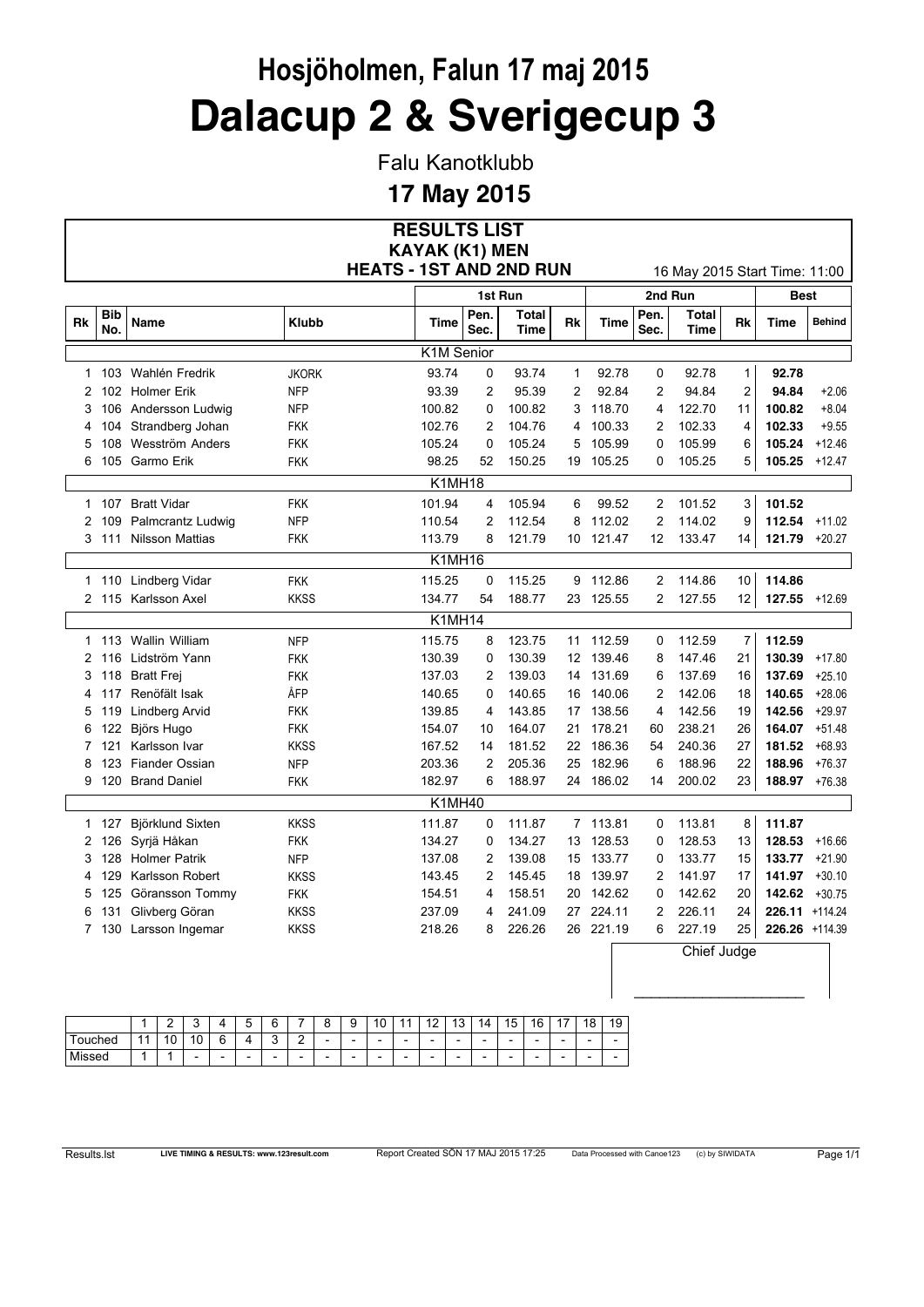Falu Kanotklubb

### **17 May 2015**

|              |                   |                      |                  |                          |                   |                          |                          |                          |   |                          |    |                          |        |                                | <b>RESULTS LIST</b>            |                          |                      | <b>CANOE SINGLE (C1) WOMEN</b> |              |                          |                |                               |                |             |               |
|--------------|-------------------|----------------------|------------------|--------------------------|-------------------|--------------------------|--------------------------|--------------------------|---|--------------------------|----|--------------------------|--------|--------------------------------|--------------------------------|--------------------------|----------------------|--------------------------------|--------------|--------------------------|----------------|-------------------------------|----------------|-------------|---------------|
|              |                   |                      |                  |                          |                   |                          |                          |                          |   |                          |    |                          |        |                                | <b>HEATS - 1ST AND 2ND RUN</b> |                          |                      |                                |              |                          |                | 16 May 2015 Start Time: 11:33 |                |             |               |
|              |                   |                      |                  |                          |                   |                          |                          |                          |   |                          |    |                          |        |                                |                                | 1st Run                  |                      |                                |              |                          |                | 2nd Run                       |                | <b>Best</b> |               |
| <b>Rk</b>    | <b>Bib</b><br>No. | Name                 |                  |                          |                   |                          |                          | <b>Klubb</b>             |   |                          |    |                          |        | <b>Time</b>                    | Pen.<br>Sec.                   |                          | <b>Total</b><br>Time | <b>Rk</b>                      |              | <b>Time</b>              | Pen.<br>Sec.   | <b>Total</b><br>Time          | <b>Rk</b>      | <b>Time</b> | <b>Behind</b> |
|              |                   |                      |                  |                          |                   |                          |                          |                          |   |                          |    |                          |        | C <sub>1</sub> D <sub>18</sub> |                                |                          |                      |                                |              |                          |                |                               |                |             |               |
| 1            |                   | 201 Fagerlund Amanda |                  |                          |                   |                          |                          | <b>FKK</b>               |   |                          |    |                          | 130.72 |                                | $\overline{2}$                 |                          | 132.72               |                                |              | 1 129.44                 | $\overline{2}$ | 131.44                        | 1 <sup>1</sup> | 131.44      |               |
|              |                   |                      |                  |                          |                   |                          |                          |                          |   |                          |    |                          |        | C1D Senior                     |                                |                          |                      |                                |              |                          |                |                               |                |             |               |
| $\mathbf{1}$ | 203               | Friberg Andrea       |                  |                          |                   |                          |                          | <b>KKSS</b>              |   |                          |    |                          | 181.36 |                                | 4                              |                          | 185.36               | 6                              |              |                          | 52             | <b>DNF</b>                    |                | 185.36      |               |
|              |                   |                      |                  |                          |                   |                          |                          |                          |   |                          |    |                          |        | C <sub>1</sub> D <sub>14</sub> |                                |                          |                      |                                |              |                          |                |                               |                |             |               |
| 1            | 205               | Göransson Klara      |                  |                          |                   |                          |                          | <b>FKK</b>               |   |                          |    |                          | 145.47 |                                | $\overline{2}$                 |                          | 147.47               |                                |              | 3 143.08                 | 4              | 147.08                        | 4              | 147.08      |               |
|              |                   |                      |                  |                          |                   |                          |                          |                          |   |                          |    |                          |        | C <sub>1</sub> D <sub>16</sub> |                                |                          |                      |                                |              |                          |                |                               |                |             |               |
| 1            | 204               |                      |                  |                          | Debowska Dominika |                          |                          | <b>FKK</b>               |   |                          |    |                          | 143.53 |                                | 4                              |                          | 147.53               |                                |              | 4 139.49                 | 0              | 139.49                        | $\overline{2}$ | 139.49      |               |
| 2            | 202               |                      | Arvidsson Lovisa |                          |                   |                          |                          | <b>FKK</b>               |   |                          |    |                          | 144.82 |                                | 2                              |                          | 146.82               |                                | $\mathbf{2}$ | 138.39                   | 2              | 140.39                        | 3              | 140.39      | $+0.90$       |
| 3            | 206               | Göransson Moa        |                  |                          |                   |                          |                          | <b>FKK</b>               |   |                          |    |                          | 161.28 |                                | 2                              |                          | 163.28               | 5                              |              | 155.54                   | 2              | 157.54                        | 5              | 157.54      | $+18.05$      |
| 4            | 207               | <b>Brand Therese</b> |                  |                          |                   |                          |                          | <b>FKK</b>               |   |                          |    |                          | 192.33 |                                | 0                              |                          | 192.33               |                                |              | 7 194.02                 | 4              | 198.02                        | 6              | 192.33      | $+52.84$      |
|              |                   |                      |                  |                          |                   |                          |                          |                          |   |                          |    |                          |        |                                |                                |                          |                      |                                |              |                          |                | Chief Judge                   |                |             |               |
|              |                   | 1                    | 2                | 3                        | 4                 | 5                        | 6                        | 7                        | 8 | 9                        | 10 | 11                       | 12     | 13                             | 14                             | 15                       | 16                   | 17                             | 18           | 19                       |                |                               |                |             |               |
| Touched      |                   | 4                    | 3                | $\overline{\phantom{a}}$ | 1                 | $\overline{\phantom{a}}$ | $\overline{\phantom{a}}$ | $\overline{\phantom{a}}$ |   | $\overline{\phantom{a}}$ |    | $\overline{\phantom{a}}$ |        |                                |                                | $\overline{\phantom{a}}$ |                      |                                |              | $\overline{\phantom{a}}$ |                |                               |                |             |               |

Missed 1 - - - - - - - - - - - - - - - - - -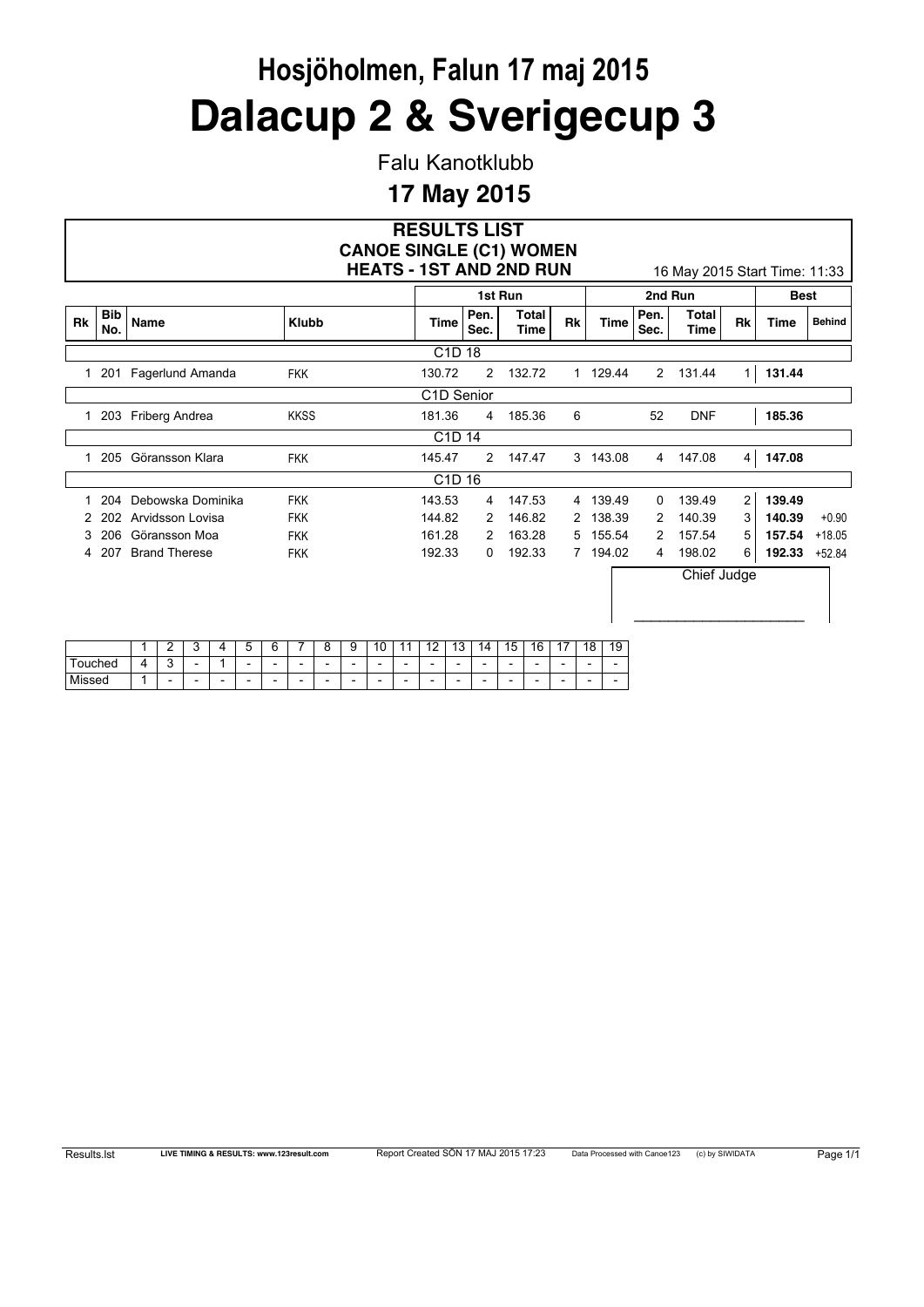Falu Kanotklubb

#### **17 May 2015**

#### **RESULTS LIST HEATS - 1ST AND 2ND RUN** 16 May 2015 Start Time: 14:00 **CANOE SINGLE (C1) MEN**

 $\_$ 

|           |                   |                    |              |                                |              | 1st Run              |           |          |              | 2nd Run              |                | <b>Best</b> |               |
|-----------|-------------------|--------------------|--------------|--------------------------------|--------------|----------------------|-----------|----------|--------------|----------------------|----------------|-------------|---------------|
| <b>Rk</b> | <b>Bib</b><br>No. | Name               | <b>Klubb</b> | <b>Time</b>                    | Pen.<br>Sec. | <b>Total</b><br>Time | <b>Rk</b> | Time     | Pen.<br>Sec. | <b>Total</b><br>Time | <b>Rk</b>      | Time        | <b>Behind</b> |
|           |                   |                    |              | C <sub>1</sub> H Senior        |              |                      |           |          |              |                      |                |             |               |
|           | 303               | Wahlén Fredrik     | <b>JKORK</b> | 109.78                         | 0            | 109.78               |           | 1 107.94 | 0            | 107.94               | $\mathbf{1}$   | 107.94      |               |
| 2         | 302               | Antonsson Tobias   | <b>VKF</b>   | 107.29                         | 4            | 111.29               | 2         | 105.55   | 4            | 109.55               | $\overline{2}$ | 109.55      | $+1.61$       |
| 3         | 304               | Andersson Ludwig   | <b>NFP</b>   | 117.16                         | 2            | 119.16               | 3         | 115.21   | 6            | 121.21               | 6              | 119.16      | $+11.22$      |
| 4         | 305               | Strandberg Johan   | <b>FKK</b>   | 118.55                         | 2            | 120.55               | 4         | 120.69   | 0            | 120.69               | 5              | 120.55      | $+12.61$      |
| 5         | 310               | Wesström Anders    | <b>FKK</b>   | 142.41                         | 0            | 142.41               | 8         |          |              |                      |                | 142.41      | $+34.47$      |
|           |                   |                    |              | C <sub>1</sub> H <sub>18</sub> |              |                      |           |          |              |                      |                |             |               |
|           | 309               | Palmcrantz Ludwig  | <b>NFP</b>   | 114.16                         | 8            | 122.16               | 6         | 112.51   | 0            | 112.51               | 3              | 112.51      |               |
| 2         | 307               | Nilsson Mattias    | <b>FKK</b>   | 115.09                         | 6            | 121.09               | 5         | 113.31   | 2            | 115.31               | 4              | 115.31      | $+2.80$       |
| 3         | 308               | <b>Bratt Vidar</b> | <b>FKK</b>   | 130.72                         | 2            | 132.72               | 7         |          |              |                      |                | 132.72      | $+20.21$      |
|           |                   |                    |              | C <sub>1</sub> H <sub>16</sub> |              |                      |           |          |              |                      |                |             |               |
| 1         |                   | 312 Lindberg Vidar | <b>FKK</b>   | 139.50                         | 4            | 143.50               | 9         |          |              |                      |                | 143.50      |               |
|           |                   |                    |              | C1H 14                         |              |                      |           |          |              |                      |                |             |               |
|           | 311               | Wallin William     | <b>NFP</b>   | 151.48                         | 56           | 207.48               | 10        | 142.33   | 8            | 150.33               | $\overline{7}$ | 150.33      |               |
|           | 2 314             | Lidström Yann      | FKK          | 177.35                         | 54           | 231.35               | 11        | 185.84   | 4            | 189.84               | 8              | 189.84      | $+39.51$      |
|           |                   |                    |              |                                |              |                      |           |          |              | Chief Judge          |                |             |               |

|               |                          |                          | ∽                        |   | -<br>∽<br>∼              | ⌒                        | -                        | ∽<br>∼                   | ⌒<br>У                   | $\overline{A}$<br>ں ، |                          | $\sqrt{2}$<br>. . | $\overline{a}$<br>$\overline{\phantom{a}}$ | 4                        | $\overline{A}$<br>15     | R<br>л<br>∼              | $\overline{A}$           | 18                       | 10<br>$\sim$ |
|---------------|--------------------------|--------------------------|--------------------------|---|--------------------------|--------------------------|--------------------------|--------------------------|--------------------------|-----------------------|--------------------------|-------------------|--------------------------------------------|--------------------------|--------------------------|--------------------------|--------------------------|--------------------------|--------------|
| <b>ouched</b> | -<br>~<br>ັ              |                          | ◠<br>-                   |   | $\overline{\phantom{0}}$ | $\overline{\phantom{0}}$ | $\overline{\phantom{a}}$ | $\overline{\phantom{0}}$ | $\overline{\phantom{0}}$ | -                     | $\overline{\phantom{0}}$ | -                 | $\overline{\phantom{0}}$                   | -                        | -                        | $\overline{\phantom{a}}$ | $\overline{\phantom{0}}$ | $\overline{\phantom{a}}$ | -            |
| Missed        | $\overline{\phantom{0}}$ | $\overline{\phantom{0}}$ | $\overline{\phantom{0}}$ | - | $\overline{\phantom{a}}$ | $\overline{\phantom{0}}$ | $\overline{\phantom{a}}$ | $\overline{\phantom{a}}$ | $\overline{\phantom{0}}$ | -                     | $\overline{\phantom{0}}$ | -                 | $\overline{\phantom{a}}$                   | $\overline{\phantom{a}}$ | $\overline{\phantom{0}}$ | $\overline{\phantom{0}}$ | $\overline{\phantom{0}}$ | $\overline{\phantom{a}}$ |              |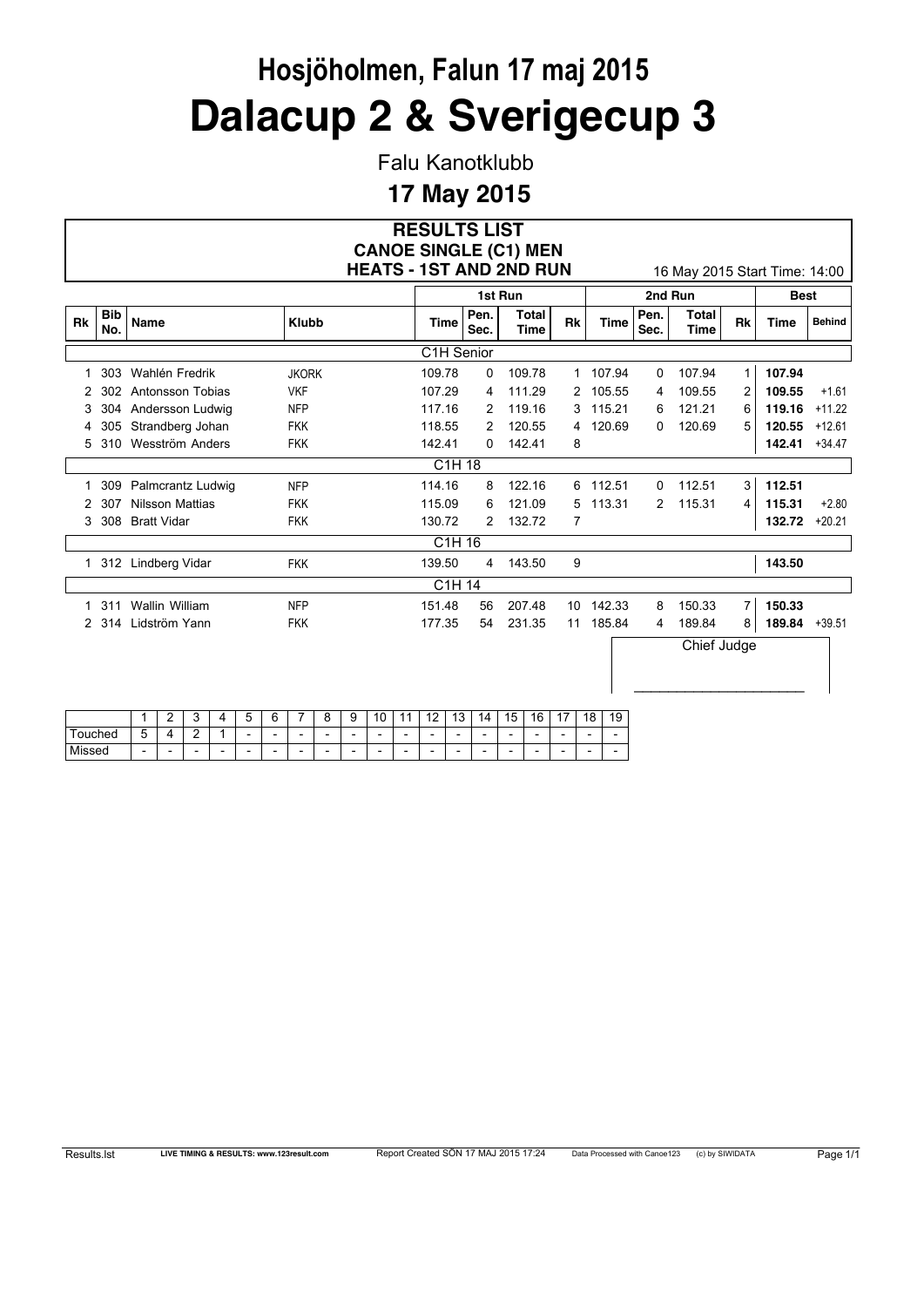Falu Kanotklubb

### **17 May 2015**

|         |                   |                |   |   |   |   |                                  |   |    |                          |    |                                | <b>RESULTS LIST</b><br><b>CANOE DOUBLE W</b><br><b>HEATS - 1ST RUN</b> |                          |    |    |    |                          |        |                    | 16 May 2015 Start Time: 15:17 |               |
|---------|-------------------|----------------|---|---|---|---|----------------------------------|---|----|--------------------------|----|--------------------------------|------------------------------------------------------------------------|--------------------------|----|----|----|--------------------------|--------|--------------------|-------------------------------|---------------|
| Rank    | <b>Bib</b><br>No. | Name           |   |   |   |   |                                  |   |    |                          |    | <b>Klubb</b>                   |                                                                        |                          |    |    |    |                          | Time   | Penalty<br>Seconds | Total<br>Time                 | <b>Behind</b> |
|         |                   |                |   |   |   |   |                                  |   |    |                          |    | C <sub>2</sub> D <sub>18</sub> |                                                                        |                          |    |    |    |                          |        |                    |                               |               |
| 1       | 406               |                |   |   |   |   | Fagerlund Amanda/Göransson Moa   |   |    |                          |    | <b>FKK</b>                     |                                                                        |                          |    |    |    |                          | 162.81 | 4                  | 166.81                        |               |
|         |                   |                |   |   |   |   |                                  |   |    |                          |    | C <sub>2</sub> D <sub>16</sub> |                                                                        |                          |    |    |    |                          |        |                    |                               |               |
|         | 407               |                |   |   |   |   | Brand Therese/Debowska Dominika  |   |    |                          |    | <b>FKK</b>                     |                                                                        |                          |    |    |    |                          | 184.80 | 2                  | 186.80                        |               |
| 2       | 405               |                |   |   |   |   | Arvidsson Lovisa/Göransson Klara |   |    |                          |    | <b>FKK</b>                     |                                                                        |                          |    |    |    |                          | 192.44 | 2                  | 194.44                        | $+7.64$       |
|         |                   |                |   |   |   |   |                                  |   |    |                          |    |                                |                                                                        |                          |    |    |    |                          |        |                    | Chief Judge                   |               |
|         |                   | $\overline{2}$ | 3 | 4 | 5 | 6 | 8                                | 9 | 10 | 11                       | 12 | 13                             | 14                                                                     | 15                       | 16 | 17 | 18 | 19                       |        |                    |                               |               |
| Touched | 3                 |                |   |   |   |   |                                  |   |    | $\overline{\phantom{0}}$ |    |                                |                                                                        | $\overline{\phantom{a}}$ |    |    |    | $\overline{\phantom{a}}$ |        |                    |                               |               |

Missed - - - - - - - - - - - - - - - - - - -

| Results.Ist |  |
|-------------|--|
|-------------|--|